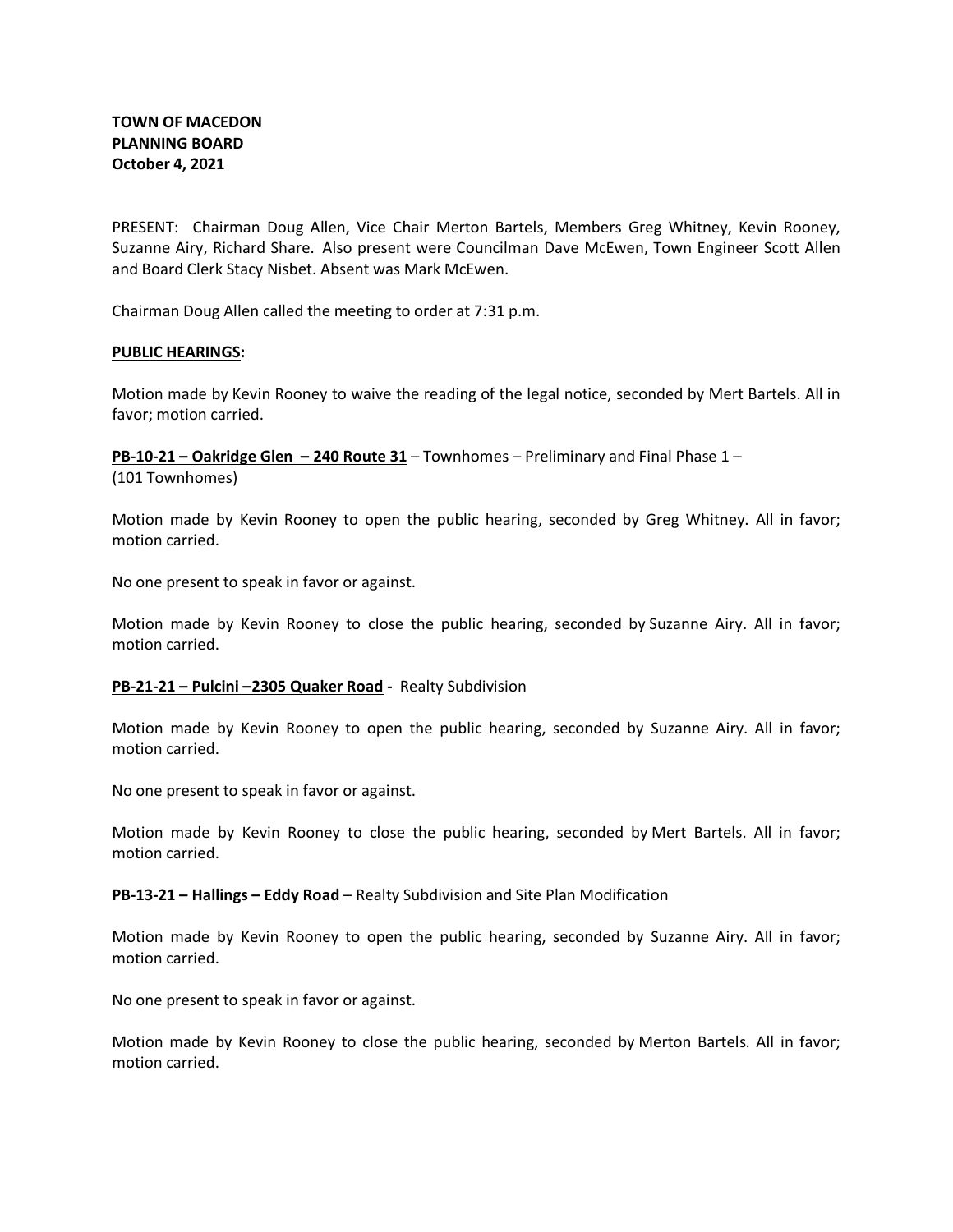## **PB-20-21 – Beckenbach – 127 Main Street** – Commercial Building

Motion made by Kevin Rooney to open the public hearing, seconded by Suzanne Airy. All in favor; motion carried.

No one present to speak in favor or against.

Motion made by Kevin Rooney to close the public hearing, seconded by Suzanne Airy. All in favor; motion carried.

**PB-10-21 – Oakridge Glen – 240 Route 31** – Townhomes – Preliminary and Final Phase 1 – (101 Townhomes)

Representative from Marathon Engineering and Stonehaven were present to discuss their application. They showed their final plans and explained the different phases of the project. The  $1<sup>st</sup>$  phase includes 101 units, a pool, picnic area, pickle ball and a dog park.

County approval was based on Stonehaven guaranteeing payment for a traffic light. The roads within the development will be maintained by the developer.

Stonehaven continues to see strong demand for this project. They continue to have a waiting list for their location in Brockport.

The Town Board did the SEQR.

Kevin Rooney made a motion to grant preliminary approval for the entire multi phase, multi family project and Final approval for Phase 1 which includes 111 multi-family units and the TPD Zoning for the commercial lots. Seconded by Mert Bartels, all in favor; motion carried.

## **PB-17-21 – Macedon Properties - 1568 Route 31F** –Sketch Plan Revision **-** Mini Storage

Lalit Shah from Macedon Properties and Logan Rockcastle from Marks Engineering were present to discuss the application. They reconfigured the layout of the buildings to make them two buildings instead of three. The building footprint has changed. The doors will be accessed through a center walkway. There will be no access on the ends of the buildings. They still need a zoning variance for the front setback for the corner. The buildings are 65' x 150'. They plan to use solar panels on the roof. The buildings are one story. They are still working on the elevations. They do have plans for landscaping and will create screening for visibility from the road.

Motion made by Kevin Rooney to grant approval for sketch plan, seconded by Mert Bartels. Al in favor; motion carried.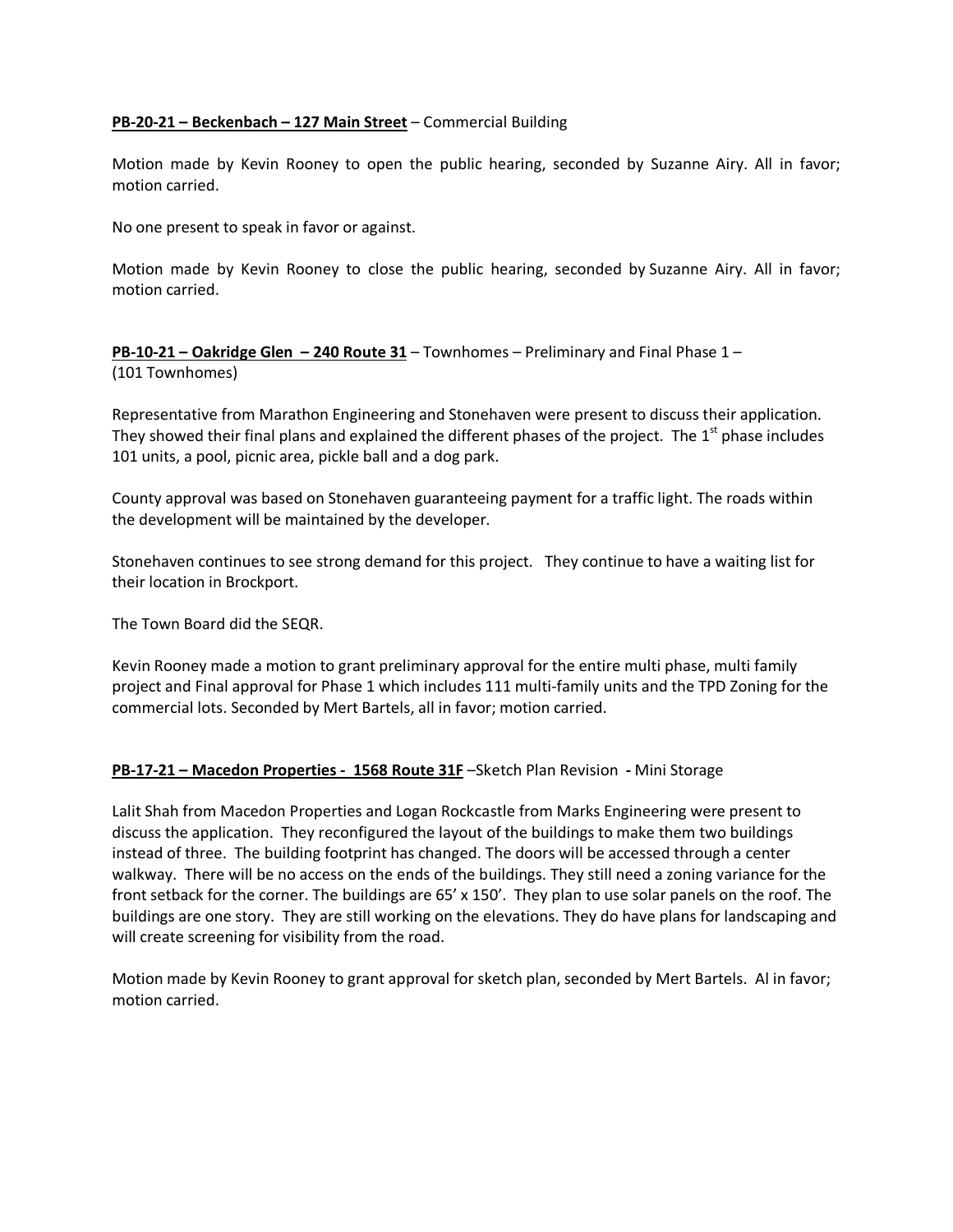## **PB-13-21 – Hallings – Eddy Road** – Realty Subdivision and Site Plan Modification

Al Larue from McMahon LaRue Associates was present to address the application. There is a modification to the plans to approve the septic and subdivide the lot. The current septic will serve the lot that will be split and a new septic will be put in with the new house.

The SEQR that was done with the house is adequate for this change.

A motion was made by Kevin Rooney to grant approval for the subdivision and site plan approval for the Halling property on Eddy Road. Seconded by Mert Bartels. All in favor; motion carried.

# **PB-20-21 Beckenbach – 127 Main Street** – Preliminary/Final

Jeff Beckenbach and Mike Greene from Greene Land Surveying were present to address the application. The Board asked what is the material on the bottom of the building? It is a steel building and there will be white brick on the bottom. The County planning board said they had no concerns. The lighting will be LED. There are only a few parking spaces because this will be low traffic. The windows will all have awnings above them. Kevin Rooney states that the DOT won't like the brick sign out front because it will be a fixed object too close to the road. A SEQR will need to be done. There is a subdivision needed and there is a cross easement for the sewer.

A motion was made by Mert Bartles for a negative declaration, seconded by Suzanne Airy. All in favor; motion carried.

A motion to approve was made by Mert Bartels to grant preliminary and final approval for 127 Main Street with a recommendation to change the sign. Seconded by Kevin Rooney. All in favor; motion carried.

## **PB-09-21 – Indus - 362 Route 31** - Site Plan Modification – KFC Enclosure

This is for a site plan modification to move the dumpster enclosure. This modification is necessary because there will be an issue with the truck pulling in to empty the dumpster.

Motion made by Kevin Rooney to approve the site plan modification. Seconded by Suzanne Airy. All in favor; motion carried.

The fence is still contingent on the field meeting with the neighbors.

## **NEW BUSINESS**

## **PB-21-21 – Pulcini – 2305 Quaker Road** - Realty Subdivision

Brian and Andrea Pulcini were present to address their application. They are moving a property line to make more sense and give better access to the property. This is a simple subdivision.

Kevin Rooney made a motion for a negative declaration on SEQR for the property at 2305. Seconded by Suzanne Airy. All in favor; motion carried.

Kevin Rooney made a motion to grant approval for the realty subdivision. Seconded by Suzanne Airy. All in favor; motion carried.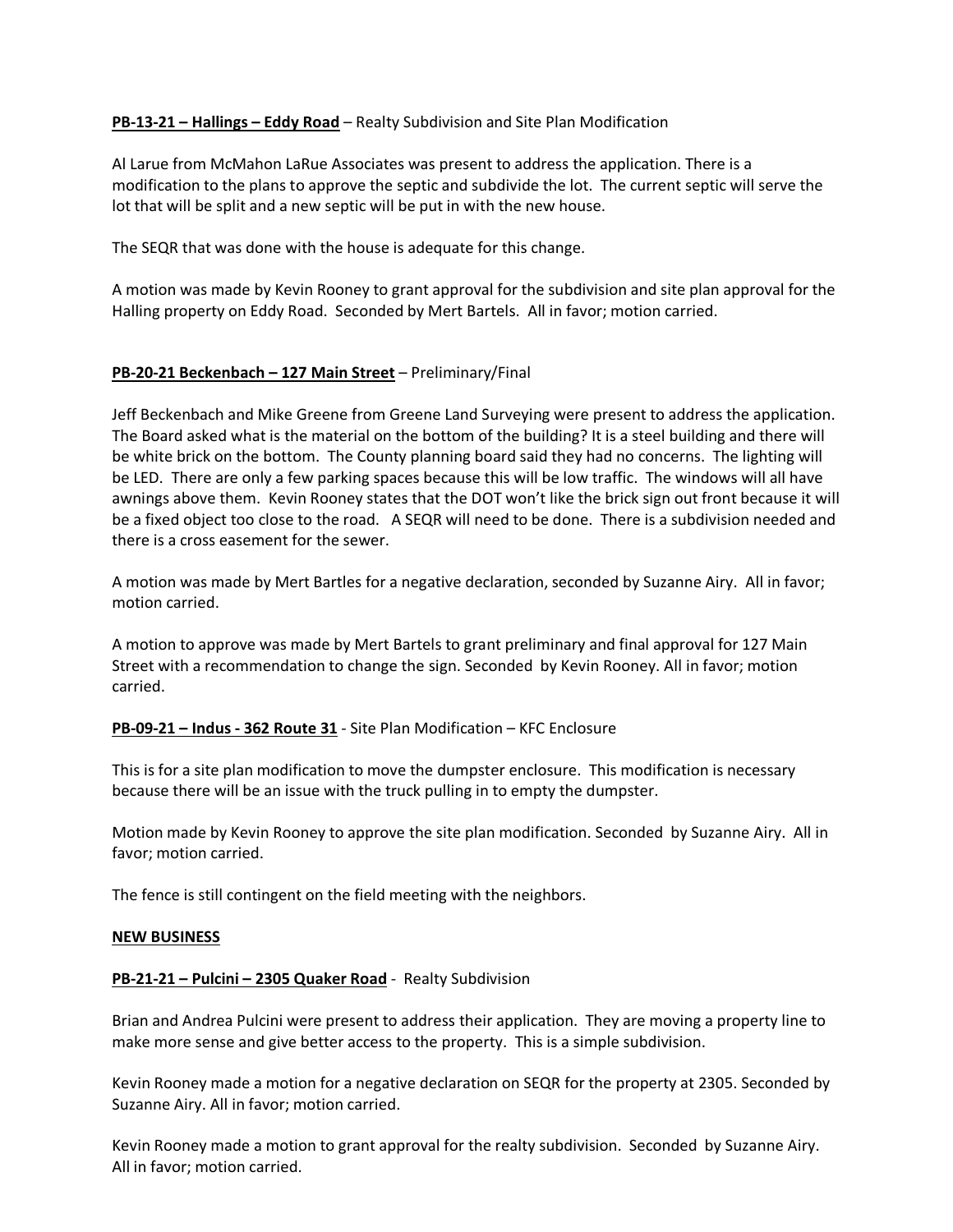# **PB-22-21 - Spusta – 1029 Victor Road** – Sketch Plan – Single Family Home

The plan is to build a single family residence. They will have a shared driveway. The house will sit far back off the road which is far from the hydrants. Therefore the house will have a sprinkler system in it. There will be adequate space for a fire truck to turn around. The Town Engineer, Scott Allen wanted to see the numbers on the hydraulic on the water main. A Board Member asked about the sprinkler system and wondered if there was a main shut off for the system. Typically, if there was an incident it activates individual sprinkler heads, not the whole system.

Merton Bartels made a motion to approve the sketch plan for the single family resident. Seconded by Suzanne Airy. All in favor; motion carried.

# **PB-23-21 - Magnatag - 2031 O'Neill Road** – Sketch Plan - Building Expansion

Thomas Bock, Project Engineer, from CPL was present to address the application for Magnatag. They are building a 12,000 square foot addition for additional manufacturing. They will also be revising the parking lot to add additional parking and revising the landscaping. They are joining 2 parcels in order to be compliant with the code for the size of a building on a parcel. The Town Engineer asked if the height of the addition was going to be in line with the current building. Thomas answered that he thought so but would double check. The main entrance of the building will be moved.

Kevin Rooney made a motion to approve the sketch plan, seconded by Merton Bartels. All in favor; motion carried.

## **ZBA REFERRAL**

**Z-11-21 - Indus - 350 and 362 Route 31** – Area Variance – 300-194-D1 – additional square footage, 300-195-A2 – two monument signs, 300-195-C3 – additional building signs

The original plans showed a pylon sign for the KFC. The Board asked that for a smaller monument sign because that location is not appropriate for a pylon sign. They also asked to eliminate signs E, F and H on the original plans. One board member asked how the number of signs compared to McDonald's. Scott said the restaurants have more signs now because of the drive thru and menu board. Each item gets counted as a sign.

A motion was made by Kevin Rooney to give a positive referral for the signs with the removal of E, F, and H and M will be changed to a 10' tall monument sign with 1 panel. Seconded by Richard Share. All in favor; motion carried.

## **TOWN BOARD REFERRAL**

Special Use Permit – K-N-J Automotive – 2060 O'Neill Road

Steve Austin was present to request a Special Use Permit to run an auto repair shop out of his building. This building was originally set up for an auto repair shop, then it was converted to office space. He would like to convert it back to an auto repair center. A Board member asked why he needed a Special Use Permit, Scott Allen answered that the DMV requires a letter from the Town for anyone that does NY state inspections.

Richard Share made a motion for a positive referral . Kevin Rooney seconded it. All in favor; motion carried.